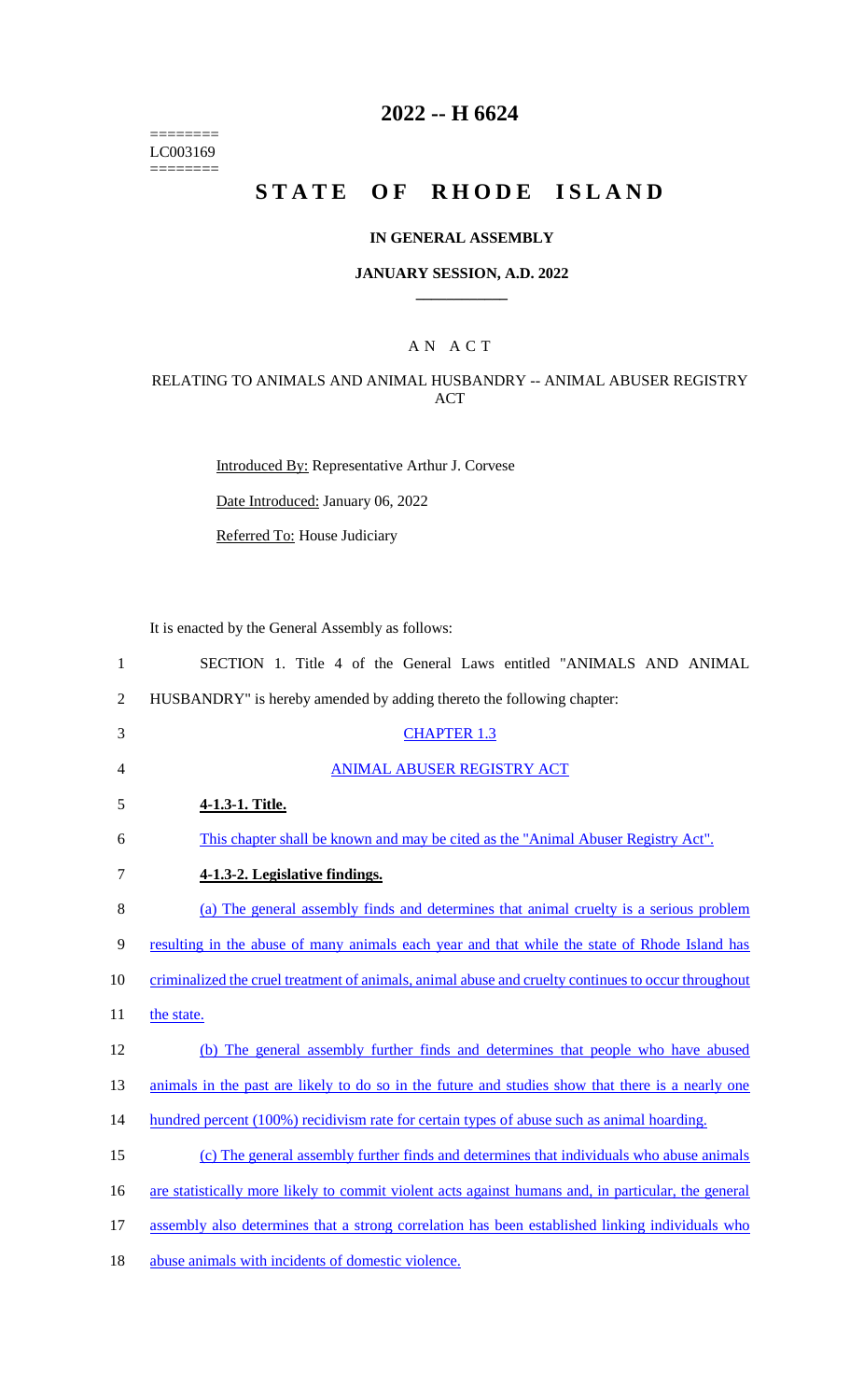| $\mathbf{1}$   | (d) The general assembly further finds and determines that animals in need of homes need               |
|----------------|--------------------------------------------------------------------------------------------------------|
| $\overline{c}$ | to be protected from potential abusers.                                                                |
| 3              | (e) The general assembly further finds and determines that it is in the best interest of the           |
| 4              | residents of the state of Rhode Island and their animals that an online registry be established        |
| 5              | identifying individuals residing in the state convicted of animal abuse crimes that will prevent those |
| 6              | individuals convicted of animal cruelty from adopting, purchasing, or otherwise obtaining animals      |
| 7              | from any animal shelter, pet seller, or other person or entity involved in the exchange of animals     |
| 8              | by adoption, sale, or other means.                                                                     |
| 9              | 4-1.3-3. Definitions.                                                                                  |
| 10             | The following terms shall have the meanings indicated:                                                 |
| 11             | (1) "Animal" means any living mammal (except a human being), bird, reptile, amphibian,                 |
| 12             | or fish.                                                                                               |
| 13             | (2) "Animal abuse crime" means any of the crimes contained in title 4 "animals and animal"             |
| 14             | husbandry" where the offense is punishable by imprisonment for more than one year.                     |
| 15             | (3) "Animal abuse offender" means any person eighteen (18) years of age, or older,                     |
| 16             | convicted of an animal abuse crime, except youthful offenders whose convictions or adjudications       |
| 17             | include sealed records.                                                                                |
| 18             | (4) "Animal abuser registry" means the online registry established and maintained by the               |
| 19             | department of public safety for registering any person convicted of an animal abuse crime.             |
| 20             | (5) "Animal shelter" means any public or privately owned organization including, but not               |
| 21             | limited to, any duly incorporated humane society, pound, animal protective association or animal       |
| 22             | rescue group which maintains buildings, structures, or other property for the purpose of harboring     |
| 23             | animals which may be stray, unwanted, lost, abandoned, or abused and seeks to find appropriate         |
| 24             | temporary or permanent homes for such animals.                                                         |
| 25             | (6) "Conviction" or "convicted" means any instance wherein:                                            |
| 26             | (i) A judgment of conviction has been entered against any person for an animal abuse                   |
| 27             | crime; or                                                                                              |
| 28             | (ii) There has been a finding of guilty for an animal abuse offense, regardless of whether             |
| 29             | an appeal is pending; or                                                                               |
| 30             | (iii) There has been a plea of guilty or not contendere for an animal abuse offense,                   |
| 31             | regardless of whether an appeal is pending; or                                                         |
| 32             | (iv) There has been an admission of sufficient facts or a finding of delinquency of a minor            |
| 33             | for an animal abuse offense, whether or not an appeal is pending.                                      |
| 34             | (7) "Farm animal" means an animal used in the production of human or animal food, feed                 |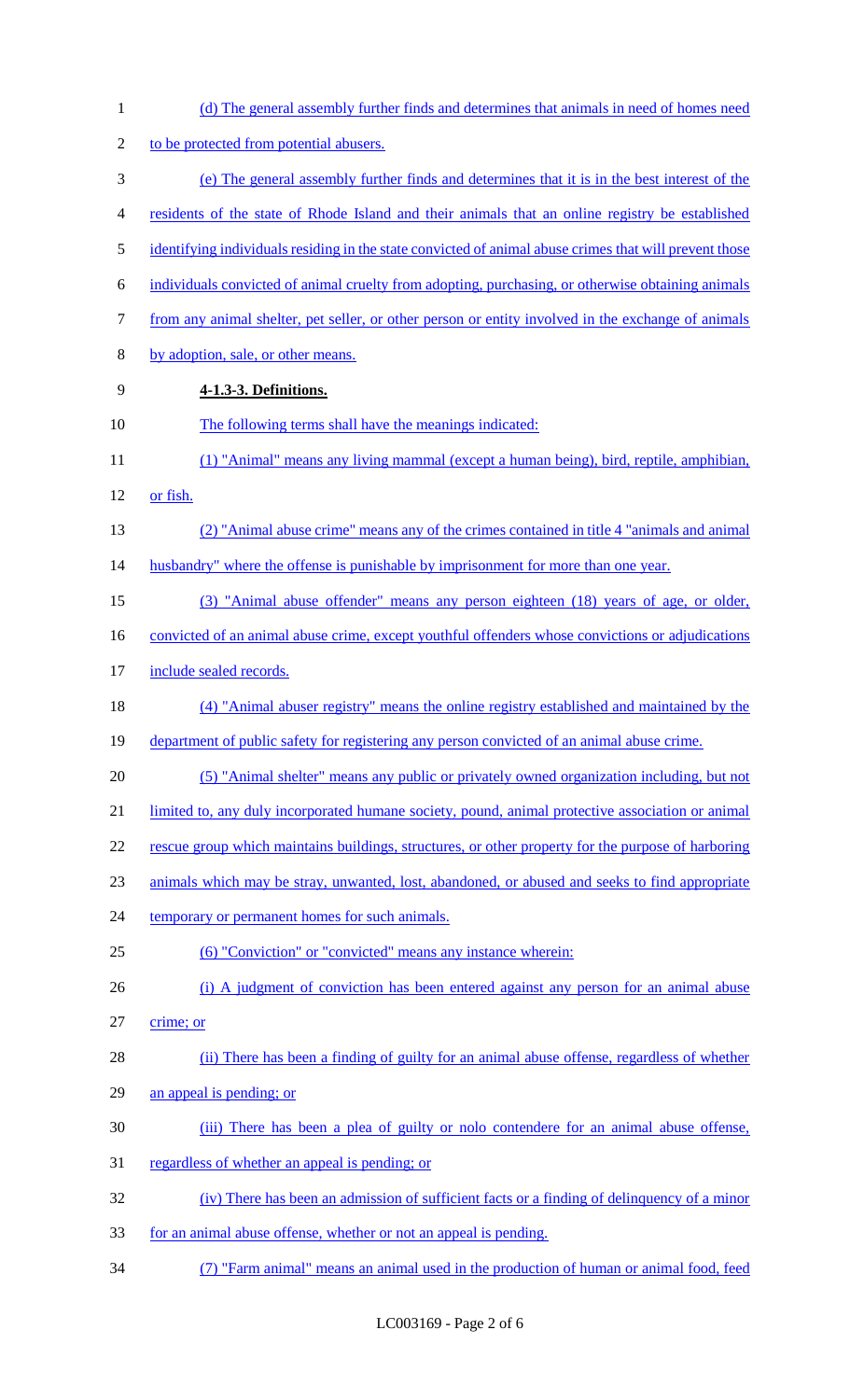- 1 or fiber.
- 2 (8) "Pet seller" means any individual, person, partnership, firm, corporation or other legal 3 entity which offers animals for sale or is engaged in the sale, exchange, or other transfer of 4 ownership of animals. 5 (9) "Service animal" means any dog or miniature horse that has been individually trained 6 to do work or perform tasks for people with disabilities as defined by the "Americans with
- 

## 8 **4-1.3-4. Establishing an animal abuser registry.**

7 Disabilities Act of 1990" 42 U.S.C. §12101 et seq.

9 (a) The department of public safety is hereby authorized, empowered and directed to 10 establish an online animal abuser registry that shall contain the names and residence information 11 of all available animal abuse offenders living in Rhode Island who are convicted of an animal abuse 12 crime on or after the effective date of this chapter. The online registry will be maintained by the 13 department of public safety and shall be listed on their official website. The online animal abuser 14 registry shall also contain links to other registries to be used as informational resources by animal 15 shelters, pet sellers, or other persons when they shall sell, exchange or otherwise transfer the 16 ownership of any animal. 17 (b) The registry shall contain the required information about each animal abuse offender 18 for a period of not more than fifteen (15) years following their release from incarceration or, if not 19 incarcerated, from the date of the judgment of conviction. Any currently or previously registered 20 animal abuse offender convicted of a subsequent animal abuse crime shall be placed on the animal 21 abuser registry for life, following the second conviction. Upon notification to the department of 22 public safety, of a successful appeal of a conviction of an animal abuse crime by an individual who 23 has been required to register pursuant to this chapter, the registration information for that individual 24 shall be removed from the animal abuser registry, within five (5) days following the notification. 25 **4-1.3-5. Registry requirements.** 26 (a) All animal abuse offenders who reside in Rhode Island and who are convicted of an

27 animal abuse crime on or after the effective date of this chapter must register with the animal abuser 28 registry within five (5) days of their release from incarceration or, if not incarcerated, from the date

- 29 of their judgment of conviction.
- 30 (b) Whenever a person is convicted of an animal abuse crime, the prosecuting department
- 31 shall forward to the department of public safety the name and address of the convicted person,
- 32 along with the name of the animal abuse crime the person was convicted of, thereby notifying the
- 33 department of public safety, that the person is required to register with the animal abuser registry.
- 34 (c) Each person required to register with the animal abuser registry shall submit the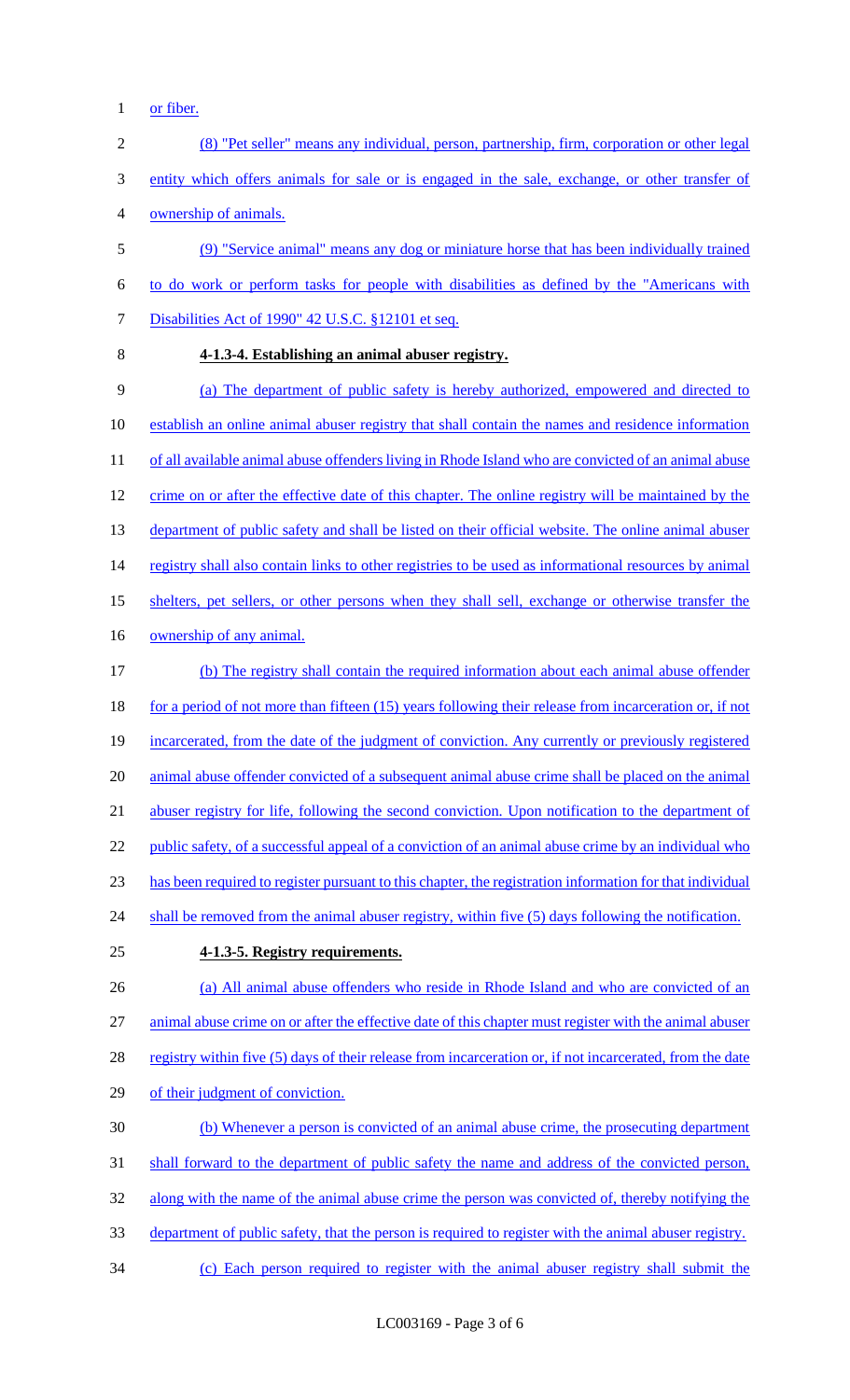| $\mathbf{1}$   | following information to the attorney general's office:                                              |
|----------------|------------------------------------------------------------------------------------------------------|
| $\overline{2}$ | (1) Their name and any aliases they may be known by;                                                 |
| 3              | (2) Their residence address;                                                                         |
| 4              | (3) Their date of birth; and                                                                         |
| 5              | $(4)$ A photograph of the front of their head and shoulders, not less than two inches $(2n)$ by      |
| 6              | three inches (3") or a digital image commonly known as a digital photograph of the front of their    |
| 7              | head and shoulders.                                                                                  |
| 8              | (d) Every person required to register with the animal abuser registry, shall update their            |
| 9              | registry information within five (5) days of any change of residential address and/or upon any       |
| 10             | official change of name.                                                                             |
| 11             | (e) Every person required to register with the animal abuser registry shall pay a fee of one         |
| 12             | hundred twenty-five dollars (\$125) to the department of public safety, at the time of registration. |
| 13             | (f) The department of public safety is hereby authorized and empowered to promulgate                 |
| 14             | such rules and regulations as may be necessary to implement and administer the animal abuser         |
| 15             | registry.                                                                                            |
| 16             | 4-1.3-6. Prohibition of animal shelters and pet sellers from transferring animal                     |
| 17             | ownership to animal abuse offenders.                                                                 |
| 18             | (a) No animal shelter, pet seller, or other person or entity located in this state shall sell,       |
| 19             | exchange or otherwise transfer the ownership of any animal to any person having resided in this      |
| 20             | state and listed as an animal abuse offender on the animal abuser registry, nor shall such animal    |
| 21             | abuse offender be allowed to retain possession of any currently owned animals. Prior to the sale,    |
| 22             | exchange, or other transfer of ownership of any animal; the animal shelter, pet seller, or other     |
| 23             | person or entity is required to examine the animal abuser registry to confirm that the name of the   |
| 24             | potential owner of the animal, is not listed.                                                        |
| 25             | (b) This section shall not apply to farm animals for farmers, nor to service animals for             |
| 26             | people with disabilities.                                                                            |
| 27             | 4-1.3-7. Penalties.                                                                                  |
| 28             | (a) Any animal abuse offender required to register with the animal abuser registry who fails         |
| 29             | to so register shall be guilty of a misdemeanor punishable by incarceration for a period of not more |
| 30             | than one year, a fine not to exceed one thousand dollars (\$1,000), or both.                         |
| 31             | (b) Any animal abuse offender who violates the prohibition against possessing, owning,               |
| 32             | adopting, or purchasing an animal, except for farm animals for farmers, and service animals for      |
| 33             | people with disabilities, shall be guilty of a misdemeanor punishable by incarceration for a period  |
| 34             | of not more than one year, a fine not to exceed one thousand dollars (\$1,000), or both.             |
|                |                                                                                                      |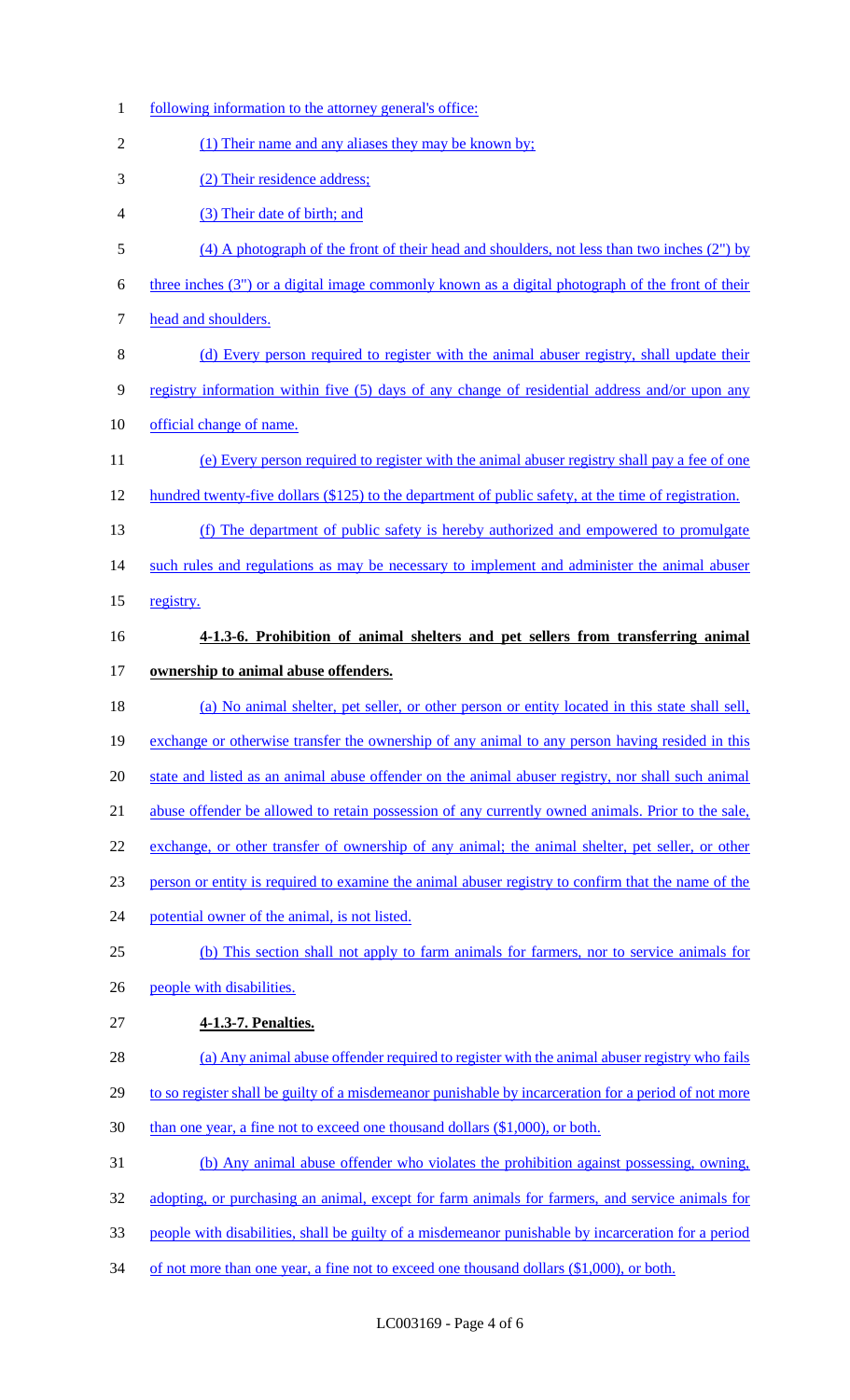- 1 (c) Any animal shelter, pet seller or other individual or entity that violates §4-1.3-6 shall
- 2 be guilty of a violation and subject to a fine not to exceed one thousand (\$1,000) dollars. It shall
- 3 not be a violation of this chapter, if the animal shelter, pet seller, or other individual or entity
- 4 checked with the animal abuser registry and the name did not appear thereon.

# 5 **4-1.3-8. Severability.**

- 6 If any provision of this chapter or the application thereof to any person or circumstances is
- 7 held invalid, such invalidity shall not affect other provisions or applications of the chapter, which
- 8 can be given effect without the invalid provision or application, and to this end the provisions of
- 9 this chapter are declared to be severable.
- 10 SECTION 2. This act shall take effect on January 1, 2023.

#### ======== LC003169 ========